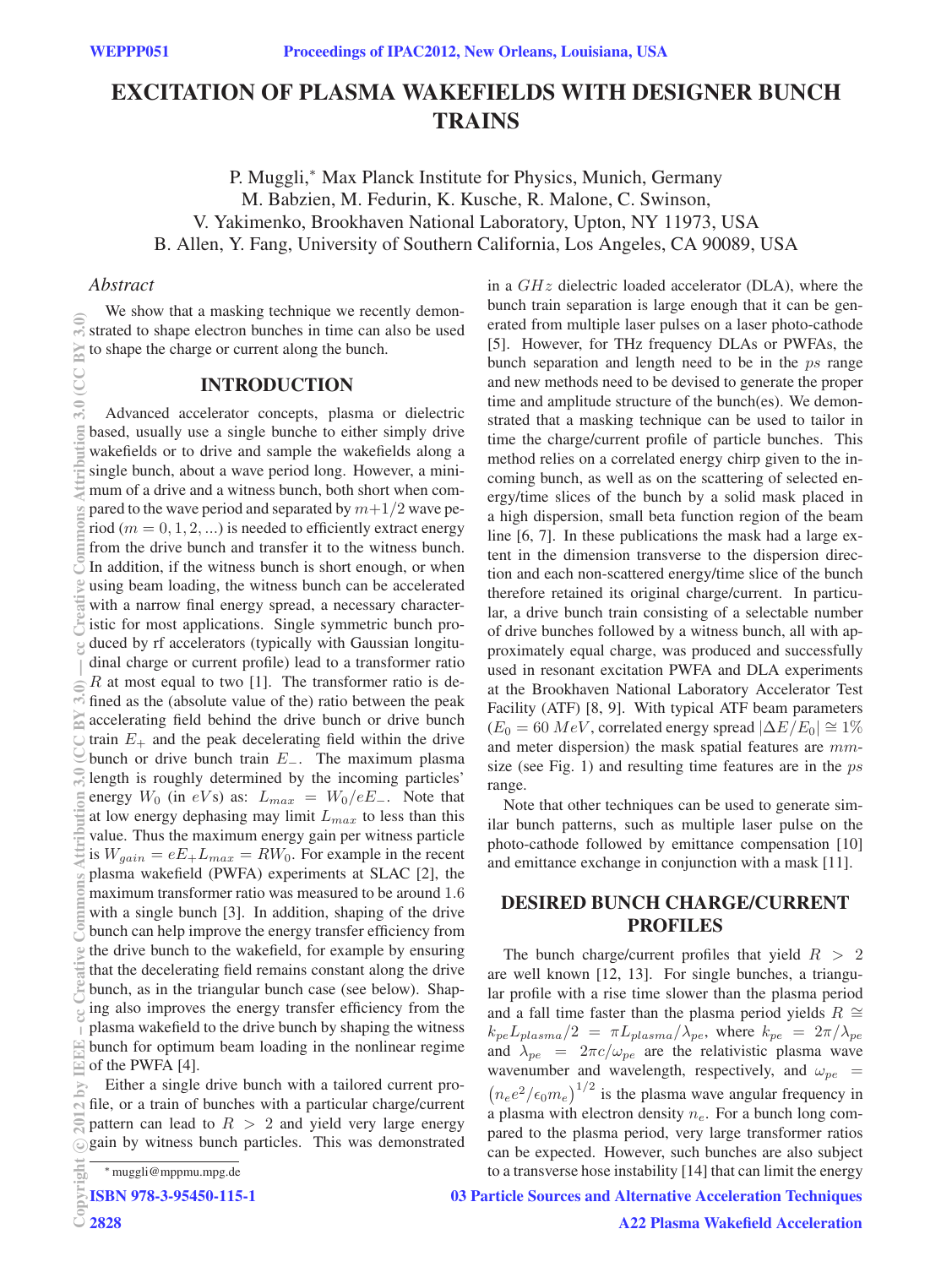gain by destroying the bunch.

In addition, to keep the decelerating field along the triangular bunch constant an initial short perturbation, such as a delta function or a "door-step" current is needed, otherwise the  $E_$  field exhibits the plasma wave periodicity. This is important for maximum energy extraction efficiency.

A similar idea can be applied to a bunch train. In a ramped bunch train the density in each bunch is raised along the train and the charge ratios and final  $R$  depends on the R-value for each individual bunch, itself dependent on the bunch shape and on the number of bunches in the drive train [13].

Both of these shapes can be tailored out of a single incoming bunch.



Figure 1: Picture of the mask used to produce the tailored bunches discussed in this paper. The material is aluminum, and the thickness about 2 mm. The two left-most patterns produce trains with no charge tailoring, while the three right-most patterns produce the ramped bunch train of Fig. 3 and two triangular bunch patterns followed by a witness bunch (see Fig. 2).

## TAILORING OF BUNCH CURRENT/CHARGE PROFILES

The mask dimension transverse to the dispersion can be used to tailor the charge/current of each bunch slice. Figure 1 shows a picture of the mask we used to produce the tailored bunches discussed below.

Figure 2 shows the image of the bunch dispersed in energy (i.e., in time thanks to the incoming energy chirp), a short distance after the mask shown on Fig. 1. The drive bunch has a clear triangular current profile. The witness bunch is placed one triangle length behind the drive bunch in order to experience the peak accelerating field all plasma densities such that the bunch length is a multiple of the plasma length.

Figure 3 shows the image of a ramped bunch train dispersed in energy (i.e., in time thanks to the incoming energy chirp), a short distance after the mask shown on Fig. 1. The drive bunch train has an increasing charge along the bunch, as expected. In this case the witness bunch is blocked by the high-energy slit, used in conjunction with the mask to select the number of drive bunches or the presence of the witness bunch. The distance between the witness bunch



Figure 2: Image of the bunch dispersed in energy/time, a short distance downstream from the mask with triangular profile of 1. The bunch train charge/current profile is shown by the blue line. The top cartoon shows the mask ideal shape.

and the last drive bunch is equal to that between drive bunches. At a plasma density such that the plasma wavelength is equal to the distance between the bunches the witness bunch experiences the peak accelerating field and the maximum transformer ratio. As visible from the mask the witness bunch differs from the drive bunches only by its lower charge.

#### SPECIFIC CONSIDERATIONS

The above shows that the masking technique can be extended to also tailor the charge/current of each energy/time slice of the bunch or bunch train. However, to tailor the charge, the mask also reduces the bunch vertical size. Most publications assume that only the local bunch density changes for tailored bunch. However, with this masking technique, the bunch density remains essentially constant along the bunch or train while its radius changes. This also means that the size and density of the smallest transverse features (tip of the triangle) at the plasma entrance is limited by the bunch incoming emittance. The first effect must be taken into account when calculating the expected wakefields.

For example in 2D linear theory, the longitudinal and transverse wakefields are given by [15]:

$$
W_{\parallel}(r,\xi) = Z'(\xi)R(r) = E_{\parallel}(\xi)R(r)
$$
 (1)

$$
W_{\perp}(r,\xi) = Z(\xi)R'(r) \tag{2}
$$

ISBN 978-3-95450-115-1